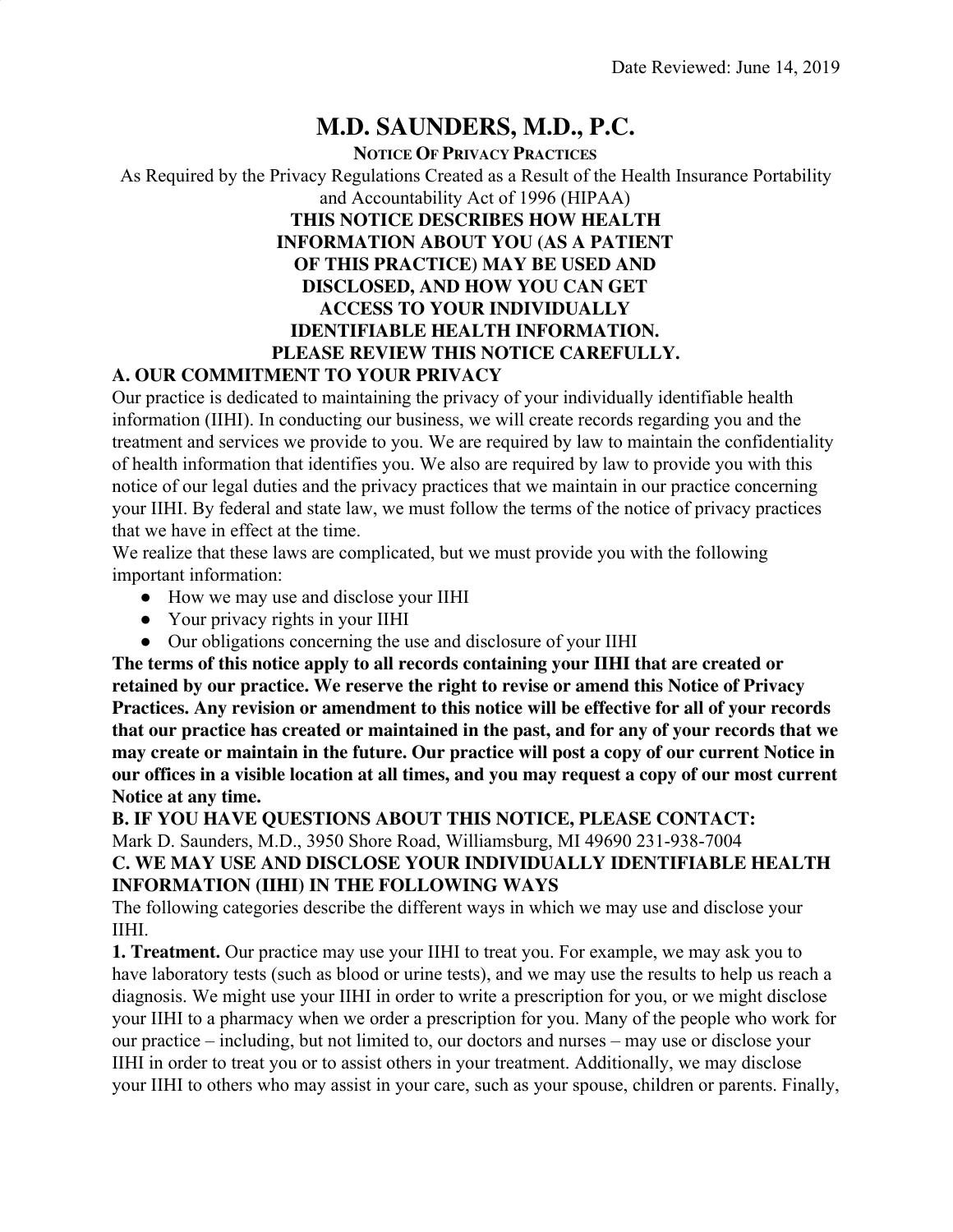we may also disclose your IIHI to other health care providers for purposes related to your treatment.

**2. Payment.** Our practice may use and disclose your IIHI in order to bill and collect payment for the services and items you may receive from us. For example, we may contact your health insurer to certify that you are eligible for benefits (and for what range of benefits), and we may provide your insurer with details regarding your treatment to determine if your insurer will cover, or pay for, your treatment. We also may use and disclose your IIHI to obtain payment from third parties that may be responsible for such costs, such as family members. Also, we may use your IIHI to bill you directly for services and items. We may disclose your IIHI to other health care providers and entities to assist in their billing and collection efforts.

**3. Health Care Operations.** Our practice may use and disclose your IIHI to operate our business. As examples of the ways in which we may use and disclose your information for our operations, our practice may use your IIHI to evaluate the quality of care you received from us, or to conduct cost-management and business planning activities for our practice. We may disclose your IIHI to other health care providers and entities to assist in their health care operations.

**4. Appointment Reminders.** Our practice may use and disclose your IIHI to contact you and remind you of an appointment.

**5. Treatment Options.** Our practice may use and disclose your IIHI to inform you of potential treatment options or alternatives.

**6. Health-Related Benefits and Services.** Our practice may use and disclose your IIHI to inform you of health-related benefits or services that may be of interest to you.

**7. Release of Information to Family/Friends.** Our practice may release your IIHI to a friend or family member that is involved in your care, or who assists in taking care of you. For example, a parent or guardian may ask that a babysitter take their child to the pediatrician's office for treatment of a cold. In this example, the babysitter may have access to this child's medical information.

**8. Disclosures Required By Law.** Our practice will use and disclose your IIHI when we are required to do so by federal, state or local law.

#### **D. USE AND DISCLOSURE OF YOUR IIHI IN CERTAIN SPECIAL CIRCUMSTANCES**

The following categories describe unique scenarios in which we may use or disclose your identifiable health information:

**1. Public Health Risks.** Our practice may disclose your IIHI to public health authorities that are authorized by law to collect information for the purpose of:

- Maintaining vital records, such as births and deaths
- Reporting child abuse or neglect
- Preventing or controlling disease, injury or disability
- Notifying a person regarding potential exposure to a communicable disease
- Notifying a person regarding a potential risk for spreading or contracting a disease or condition
- Reporting reactions to drugs or problems with products or devices
- Notifying individuals if a product or device they may be using has been recalled
- $\epsilon$ Notifying appropriate government agency(ies) and authority(ies) regarding the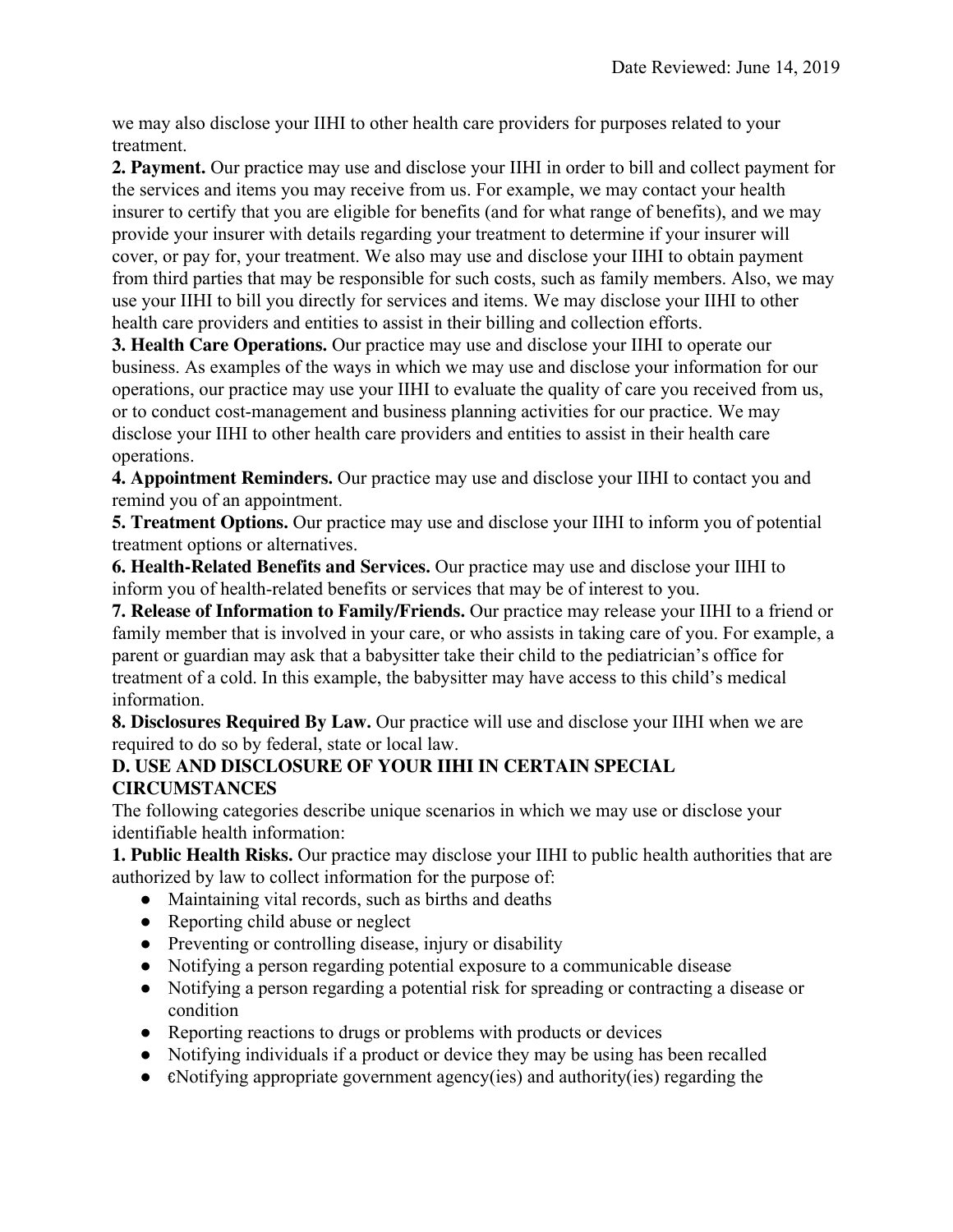- Potential abuse or neglect of an adult patient (including domestic violence); however, we will only disclose this information if the patient agrees or we are required or authorized by law to disclose this information
- Notifying your employer under limited circumstances related primarily to workplace injury or illness or medical surveillance.

**2. Health Oversight Activities.** Our practice may disclose your IIHI to a health oversight agency for activities authorized by law. Oversight activities can include, for example, investigations, inspections, audits, surveys, licensure and disciplinary actions; civil, administrative, and criminal procedures or actions; or other activities necessary for the government to monitor government programs, compliance with civil rights laws and the health care system in general.

**3. Lawsuits and Similar Proceedings.** Our practice may use and disclose your IIHI in response to a court or administrative order, if you are involved in a lawsuit or similar proceeding. We also may disclose your IIHI in response to a discovery request, subpoena, or other lawful process by another party involved in the dispute, but only if we have made an effort to inform you of the request or to obtain an order protecting the information the party has requested.

**4. Law Enforcement.** We may release IIHI if asked to do so by a law enforcement official:

- Regarding a crime victim in certain situations, if we are unable to obtain the person's agreement
- Concerning a death we believe has resulted from criminal conduct
- Regarding criminal conduct at our offices
- In response to a warrant, summons, court order, subpoena or similar legal process
- To identify/locate a suspect, material witness, fugitive or missing person
- In an emergency, to report a crime (including the location or victim(s) of the crime, or the description, identity or location of the perpetrator)

**5. Deceased Patients.** Our practice may release IIHI to a medical examiner or coroner to identify a deceased individual or to identify the cause of death. If necessary, we also may release information in order for funeral directors to perform their jobs.

**6. Organ and Tissue Donation.** Our practice may release your IIHI to organizations that handle organ, eye or tissue procurement or transplantation, including organ donation banks, as necessary to facilitate organ or tissue donation and transplantation if you are an organ donor.

**7. Research.** Our practice may use and disclose your IIHI for research purposes in certain limited circumstances. We will obtain your written authorization to use your IIHI for research purposes except when Internal or Review Board or Privacy Board has determined that the waiver of your authorization satisfies the following: (i) the use or disclosure involves no more than a minimal risk to your privacy based on the following: (A) an adequate plan to protect the identifiers from improper use and disclosure; (B) an adequate plan to destroy the identifiers at the earliest opportunity consistent with the research (unless there is a health or research justification for retaining the identifiers or such retention is otherwise required by law); and (C) adequate written assurances that the PHI will not be re-used or disclosed to any other person or entity (except as required by law) for authorized oversight of the research study, or for other research for which the use or disclosure would otherwise be permitted; (ii) the research could not practicably be conducted without the waiver; and (iii) the research could not practicably be conducted without access to and use of the PHI.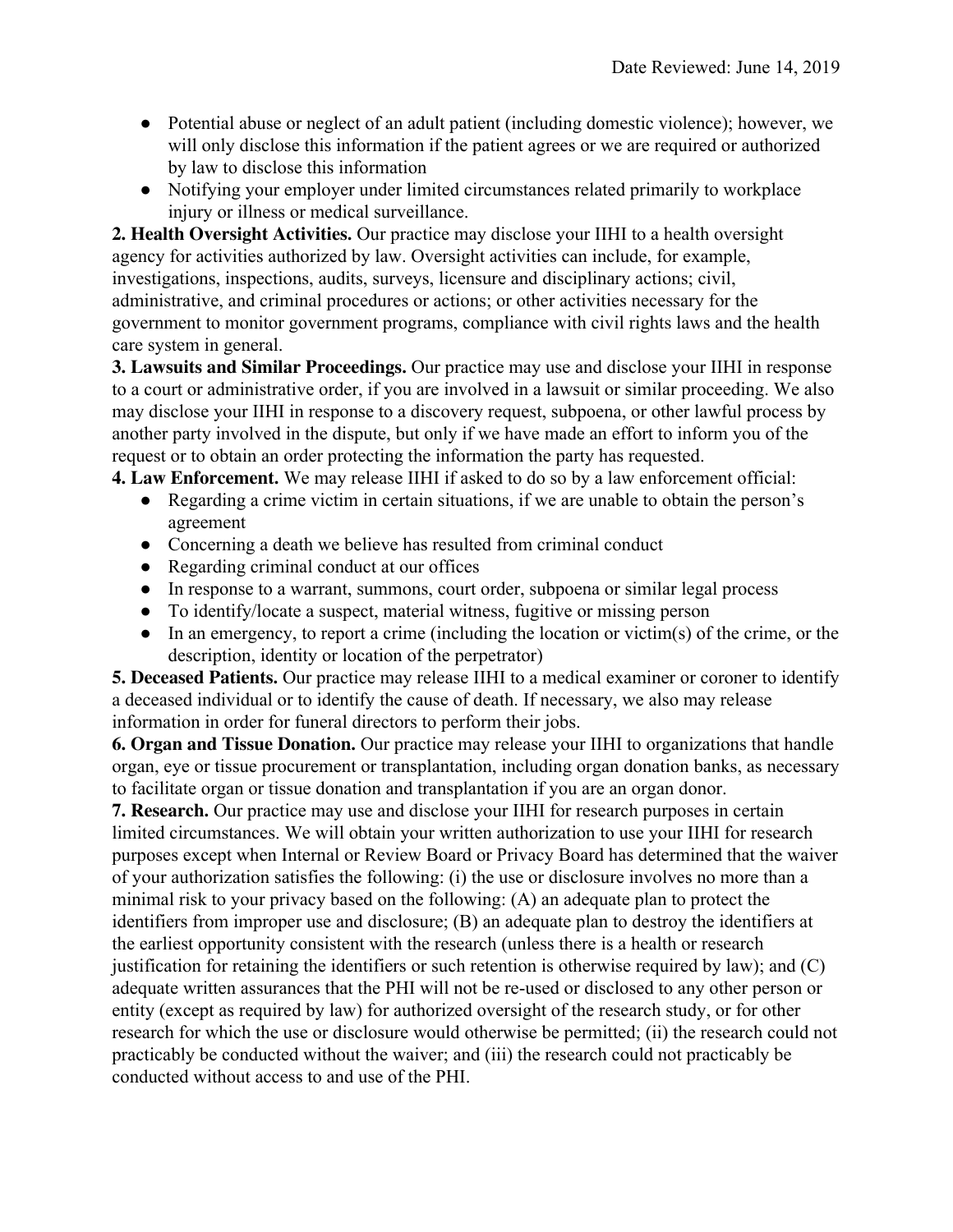**8. Serious Threats to Health or Safety.** Our practice may use and disclose your IIHI when necessary to reduce or prevent a serious threat to your health and safety or the health and safety of another individual or the public. Under these circumstances, we will only make disclosures to a person or organization able to help prevent the threat.

**9. Military.** Our practice may disclose your IIHI if you are a member of U.S. or foreign military forces (including veterans) and if required by the appropriate authorities.

**10. National Security.** Our practice may disclose your IIHI to federal officials for intelligence and national security activities authorized by law. We also may disclose your IIHI to federal officials in order to protect the President, other officials or foreign heads of state, or to conduct investigations.

**11. Inmates.** Our practice may disclose your IIHI to correctional institutions or law enforcement officials if you are an inmate or under the custody of a law enforcement official. Disclosure for these purposes would be necessary: (a) for the institution to provide health care services to you, (b) for the safety and security of the institution, and/or (c) to protect your health and safety or the health and safety of other individuals.

**12. Workers' Compensation.** Our practice may release your IIHI for workers' compensation and similar programs.

### **E. YOUR RIGHTS REGARDING YOUR IIHI**

You have the following rights regarding the IIHI that we maintain about you:

**1. Confidential Communications.** You have the right to request that our practice communicate with you about your health and related issues in a particular manner or at a certain location. For instance, you may ask that we contact you at home, rather than work. In order to request a type of confidential communication, you must make a written request to Mark D. Saunders, M.D., 3950 Shore Road, Williamsburg, MI 49690, specifying the requested method of contact, or the location where you wish to be contacted. Our practice will accommodate reasonable requests. You do not need to give a reason for your request.

**2. Requesting Restrictions.** You have the right to request a restriction in our use or disclosure of your IIHI for treatment, payment or health care operations. Additionally, you have the right to request that we restrict our disclosure of your IIHI to only certain individuals involved in your care or the payment for your care, such as family members and friends. We are not required to agree to your request; however, if we do agree, we are bound by our agreement except when otherwise required by law, in emergencies, or when the information is necessary to treat you. In order to request a restriction in our use or disclosure of your IIHI, you must make your request in writing to Mark D. Saunders, M.D., 3950 Shore Road, Williamsburg, MI 49690. Your request must describe in a clear and concise fashion:

(a) the information you wish restricted;

(b) whether you are requesting to limit our practice's use, disclosure or both; and

(c) to whom you want the limits to apply.

**3. Inspection and Copies.** You have the right to inspect and obtain a copy of the IIHI that may be used to make decisions about you, including patient medical records and billing records, but not including psychotherapy notes. You must submit your request in writing to Mark D. Saunders, M.D., 3950 Shore Road, Williamsburg, MI 49690 in order to inspect and/or obtain a copy of your IIHI. Our practice may charge a fee for the costs of copying, mailing, labor and supplies associated with your request. Our practice may deny your request to inspect and/or copy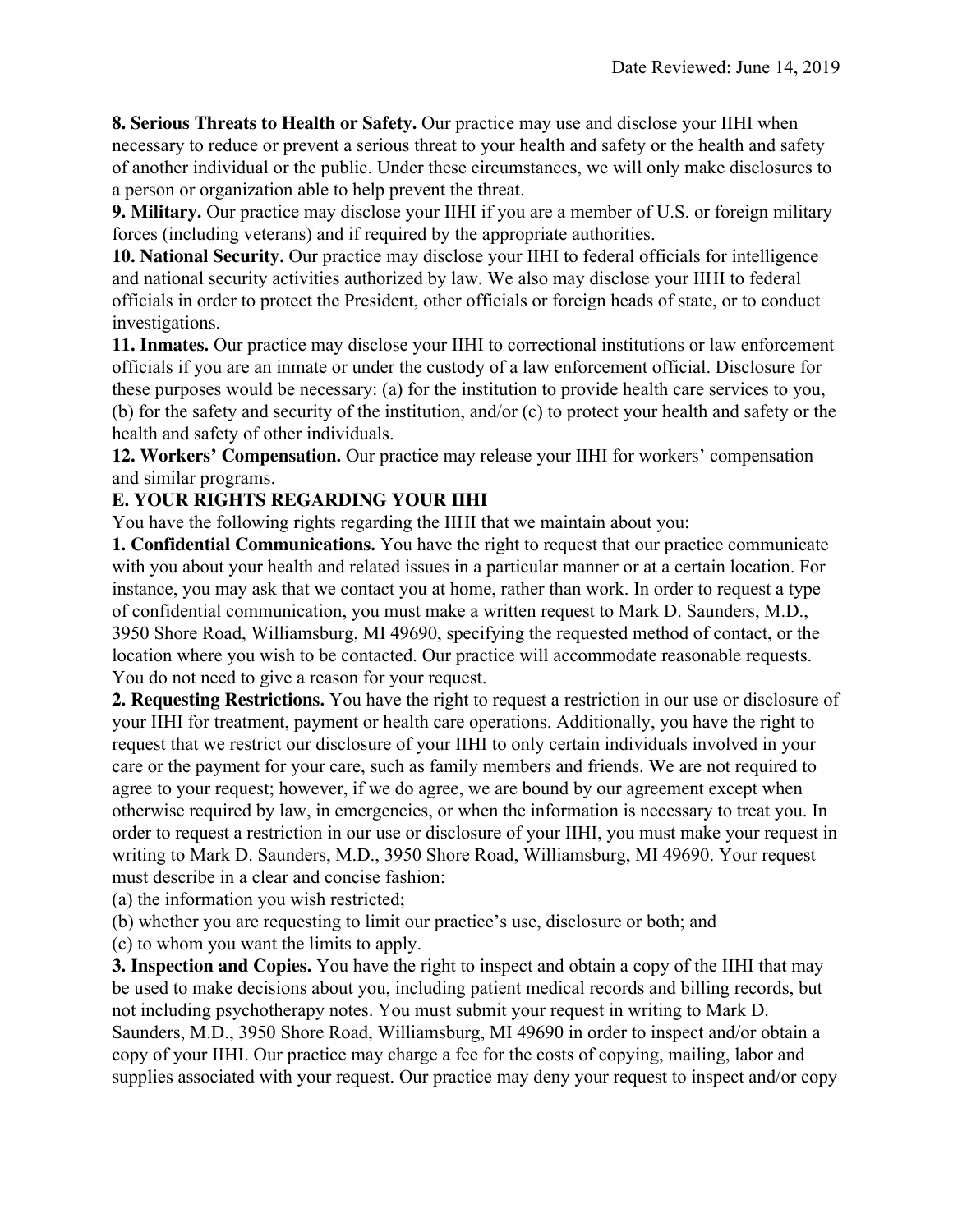in certain limited circumstances; however, you may request a review of our denial. Another licensed health care professional chosen by us will conduct reviews.

**4. Amendment.** You may ask us to amend your health information if you believe it is incorrect or incomplete, and you may request an amendment for as long as the information is kept by or for our practice. To request an amendment, your request must be made in writing and submitted to Mark D. Saunders, M.D., 3950 Shore Road, Williamsburg, MI 49690. You must provide us with a reason that supports your request for amendment. Our practice will deny your request if you fail to submit your request (and the reason supporting your request) in writing. Also, we may deny your request if you ask us to amend information that is in our opinion: (a) accurate and complete; (b) not part of the IIHI kept by or for the practice; (c) not part of the IIHI which you would be permitted to inspect and copy; or (d) not created by our practice, unless the individual or entity that created the information is not available to amend the information.

**5. Accounting of Disclosures.** All of our patients have the right to request an "accounting of disclosures." An "accounting of disclosures" is a list of certain non-routine disclosures our practice has made of your IIHI for non-treatment, non-payment or non-operations purposes. Use of your IIHI as part of the routine patient care in our practice is not required to be documented. For example, the doctor sharing information with the nurse; or the billing department using your information to file your insurance claim. In order to obtain an accounting of disclosures, you must submit your request in writing to Mark D. Saunders, M.D., 3950 Shore Road, Williamsburg, MI 49690. All requests for an "accounting of disclosures" must state a time

period, which may not be longer than six (6) years from the date of disclosure and may not include dates before April 14, 2003. The first list you request within a 12-month period is free of charge, but our practice may charge you for additional lists within the same 12-month period. Our practice will notify you of the costs involved with additional requests, and you may withdraw your request before you incur any costs.

**6. Right to a Paper Copy of This Notice.** You are entitled to receive a paper copy of our notice of privacy practices. You may ask us to give you a copy of this notice at any time. To obtain a paper copy of this notice, contact Mark D. Saunders, M.D., 3950 Shore Road, Williamsburg, MI 49690.

**7. Right to File a Complaint.** If you believe your privacy rights have been violated, you may file a complaint with our practice or with the Secretary of the Department of Health and Human Services. To file a complaint with our practice, contact Mark D. Saunders, M.D., 3950 Shore Road, Williamsburg, MI 49690. All complaints must be submitted in writing. You will not be penalized for filing a complaint.

**8. Right to Provide an Authorization for Other Uses and Disclosures.** Our practice will obtain your written authorization for uses and disclosures that are not identified by this notice or permitted by applicable law. Any authorization you provide to us regarding the use and disclosure of your IIHI may be revoked at any time in writing. After you revoke your authorization, we will no longer use or disclose your IIHI for the reasons described in the authorization. Please note, we are required to retain records of your care.

Again, if you have any questions regarding this notice or our health information privacy policies, please contact Mark D. Saunders, M.D., 3950 Shore Road, Williamsburg, MI 49690.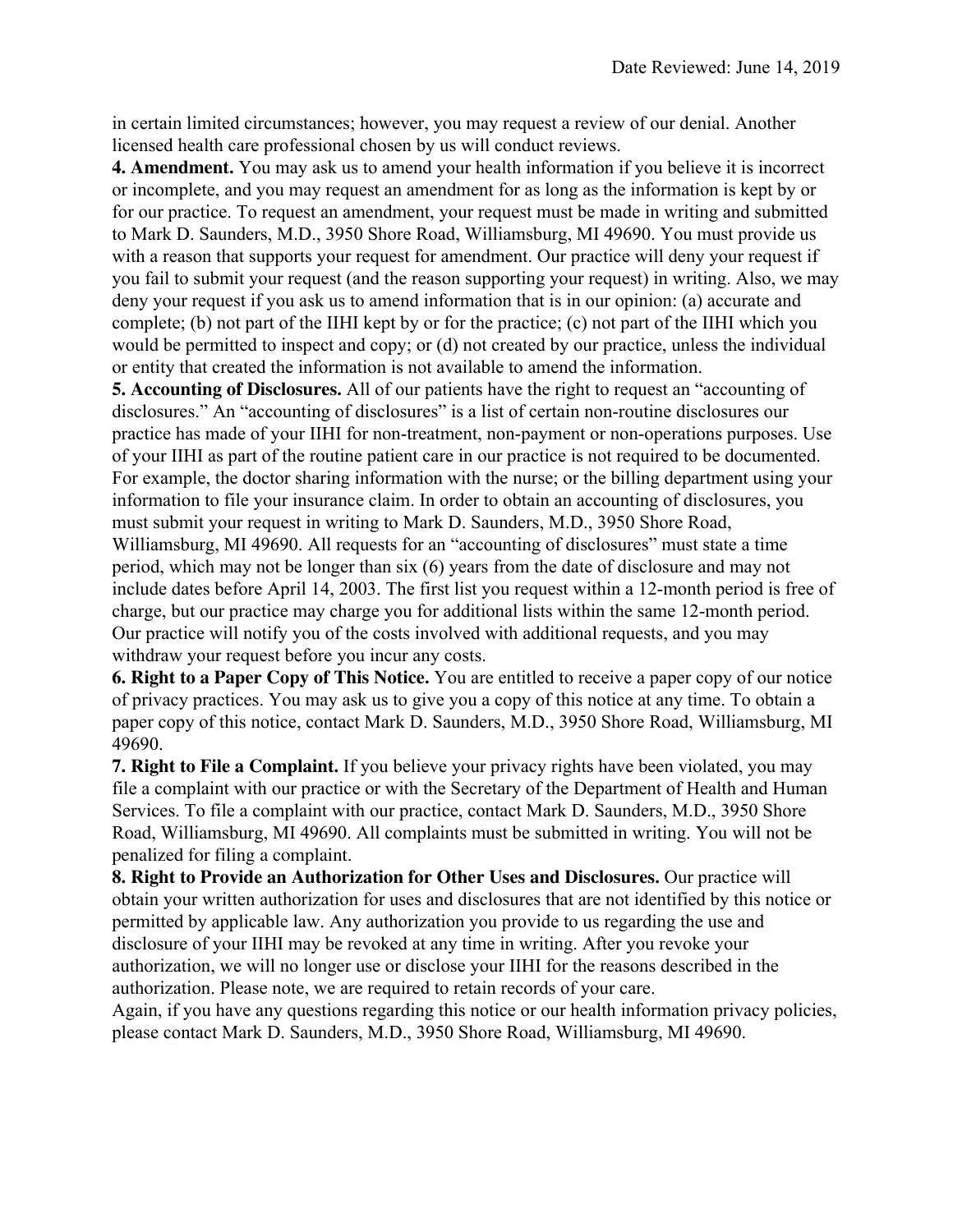# **M.D. SAUNDERS, M.D., P.C.**

**PRIVACY POLICIES**

It is the policy of our practice that all physicians and staff preserve the integrity and the confidentiality of protected health information (PHI) pertaining to our patients. The purpose of this policy is to ensure that our practice and its physicians and staff have the necessary medical and PHI to provide the highest quality medical care possible while protecting the confidentiality of the PHI of our patients to the highest degree possible. Patients should not be afraid to provide information to our practice and its physicians and staff for purposes of treatment, payment and healthcare operations (TPO). To that end, our practice and its physicians and staff will –

- Adhere to the standards set forth in the Notice of Privacy Practices.
- Collect, use and disclose PHI only in conformance with state and federal laws and current patient covenants and/or authorizations, as appropriate. Our practice and its physicians and staff will not use or disclose PHI for uses outside of practice's TPO, such as marketing, employment, life insurance applications, etc. without an authorization from the patient.
- Use and disclose PHI to remind patients of their appointments unless they instruct us not to.
- Recognize that PHI collected about patients must be accurate, timely, complete, and available when needed. Our practice and its physicians and staff will
	- o Implement reasonable measures to protect the integrity of all PHI maintained about patients.
- Recognize that patients have a right to privacy. Our practice and its physicians and staff respect the patient's individual dignity at all times. Our practice and its physicians and staff will respect patient's privacy to the extent consistent with providing the highest quality medical care possible and with the efficient administration of the facility.
- Act as responsible information stewards and treat all PHI as sensitive and confidential. Consequently, our practice and its physicians and staff will:
	- o Treat all PHI data as confidential in accordance with professional ethics, accreditation standards, and legal requirements.
	- o Not disclose PHI data unless the patient (or his or her authorized representative) has properly authorized the release or the release is otherwise authorized by law.
- Recognize that, although our practice "owns" the medical record, the patient has a right to inspect and obtain a copy of his/her PHI. In addition, patients have a right to request an amendment to his/her medical record if he/she believes his/her information is inaccurate or incomplete. Our practice and its physicians and staff will-
	- o Permit patients access to their medical records when their written requests are approved by our practice. If we deny their request, then we must inform the patients that they may request a review of our denial. In such cases, we will have an on-site healthcare professional review the patients' appeal.
	- o Provide patients an opportunity to request the correction of inaccurate or incomplete PHI in their medical records in accordance with the law and professional standards.
- All physicians and staff of our practice will maintain a list of certain disclosures of PHI for purposes other than TPO for each patient and those made pursuant to an authorization